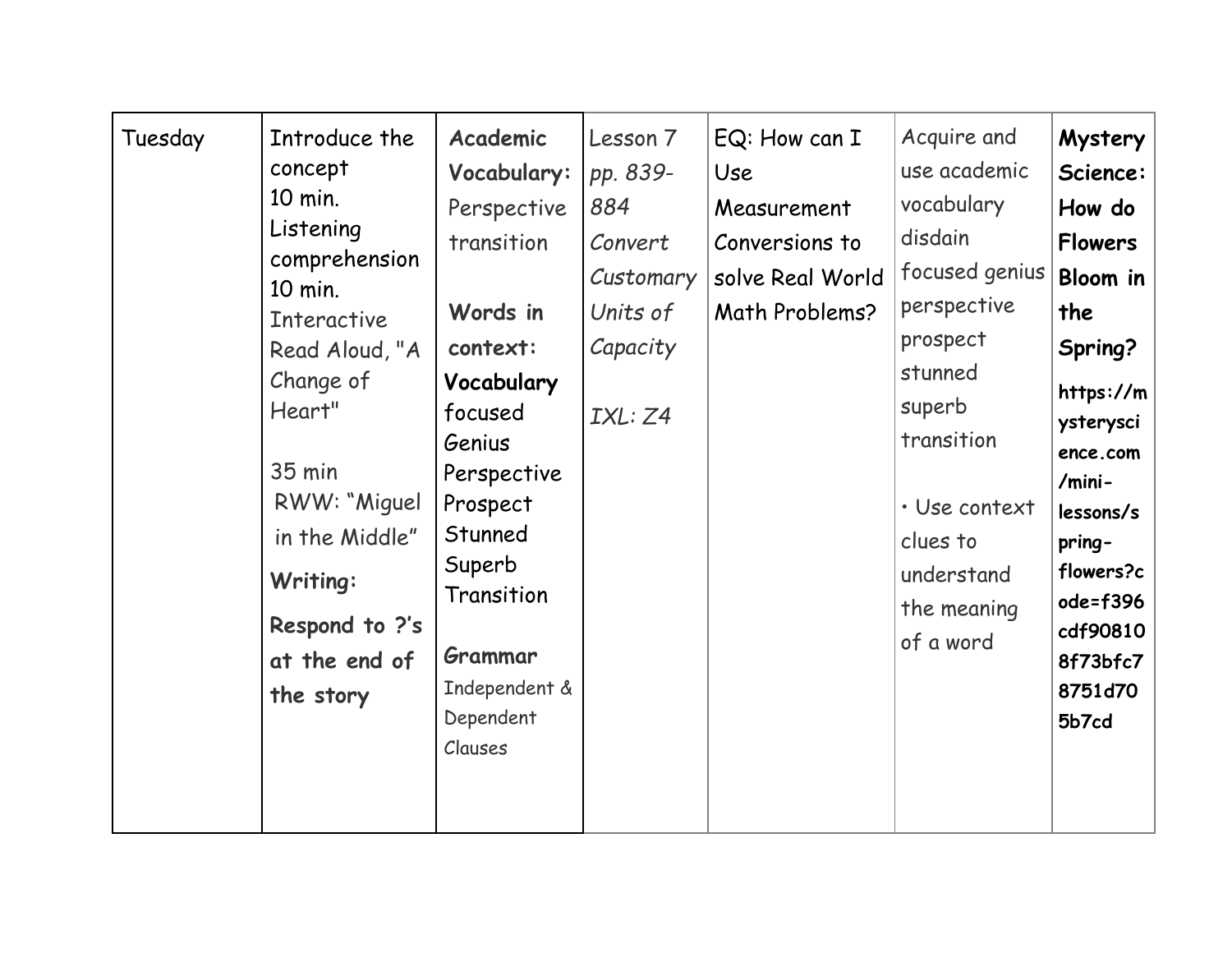| Wednesday/<br>Thursday | 10 min.<br>Comprehension<br>Strategy<br>Pg. 314 Make<br>Predictions<br>READING/<br><b>WRITING</b><br><b>WORKSHOP</b><br>10 min.<br>Comprehension<br><b>Skill</b><br>Compare and<br>contrast, pg.<br>315 | Vocabulary<br>Routine<br>READING/<br><b>WRITING</b><br><b>WORKSHOP</b><br>10 min.<br>Context<br>Clues, pg<br>317<br><b>Review:</b><br>independent<br>and<br>dependent<br>clauses | Lesson 8<br>pp. 845-<br>850<br>Display<br>Measurem<br>ent Data<br>on a Line<br>Plot<br>IXL: W12 | Displaying<br>Measurement<br>Data on a Line<br>Plot, being able<br>to place data on<br>the lines. | Explain the<br>difference<br>between<br>independent<br>and<br>dependent<br>clauses |  |
|------------------------|---------------------------------------------------------------------------------------------------------------------------------------------------------------------------------------------------------|----------------------------------------------------------------------------------------------------------------------------------------------------------------------------------|-------------------------------------------------------------------------------------------------|---------------------------------------------------------------------------------------------------|------------------------------------------------------------------------------------|--|
|------------------------|---------------------------------------------------------------------------------------------------------------------------------------------------------------------------------------------------------|----------------------------------------------------------------------------------------------------------------------------------------------------------------------------------|-------------------------------------------------------------------------------------------------|---------------------------------------------------------------------------------------------------|------------------------------------------------------------------------------------|--|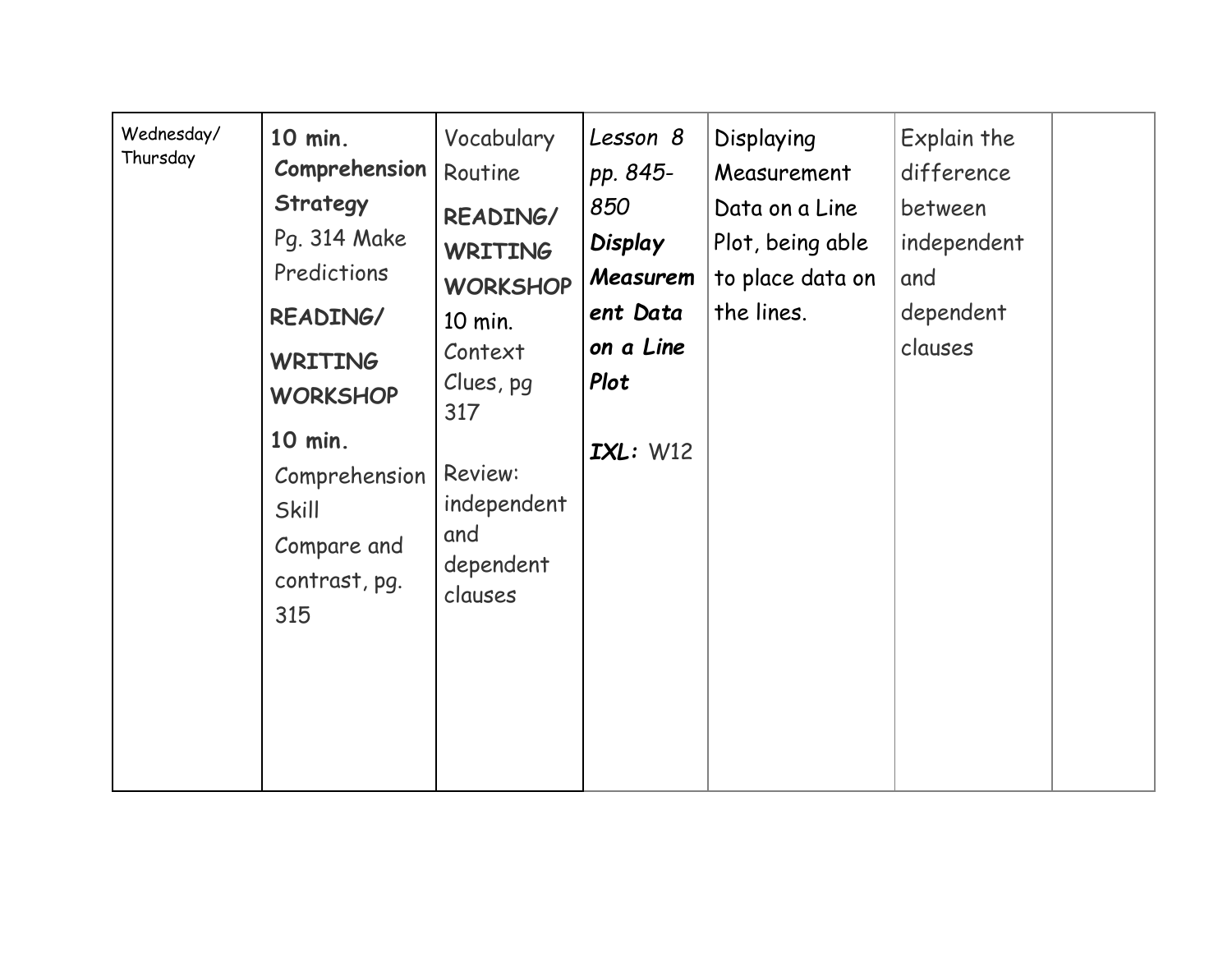| Friday/<br>Monday | <b>LITERATURE</b><br><b>ANTHOLOGY</b><br><b>Close Reading</b><br>Cite relevant<br>evidence from<br>$text \cdot Identity$<br>author's point<br>of view .<br>Summarize<br>Ida B.<br>Note Taking: Use the<br>Graphic Organizer<br>Writing:<br>Write to<br>Sources<br>· Draw<br>evidence from<br>literature<br>• Write an<br>opinion text | Conventions<br>$\cdot$ Form and<br>use<br>Grammar:<br>Apositives<br>and clauses | Lesson 10<br>pp. 857-<br>862<br>Convert<br>Metric<br>Units of<br>Length<br><b>IXL: Z13</b> | Converting<br>Metric Units of<br>Length | Engage in<br>collaborative<br>discussions<br>about new<br>perspectives<br>· Paraphrase<br>portions of<br>"A Change of<br>Heart" and<br>presentations<br>on new<br>perspectives<br>· Present<br>information<br>on new<br>perspectives<br>Summarize<br>Ida B with a<br>partner and<br>share with<br>group |  |
|-------------------|---------------------------------------------------------------------------------------------------------------------------------------------------------------------------------------------------------------------------------------------------------------------------------------------------------------------------------------|---------------------------------------------------------------------------------|--------------------------------------------------------------------------------------------|-----------------------------------------|---------------------------------------------------------------------------------------------------------------------------------------------------------------------------------------------------------------------------------------------------------------------------------------------------------|--|
|-------------------|---------------------------------------------------------------------------------------------------------------------------------------------------------------------------------------------------------------------------------------------------------------------------------------------------------------------------------------|---------------------------------------------------------------------------------|--------------------------------------------------------------------------------------------|-----------------------------------------|---------------------------------------------------------------------------------------------------------------------------------------------------------------------------------------------------------------------------------------------------------------------------------------------------------|--|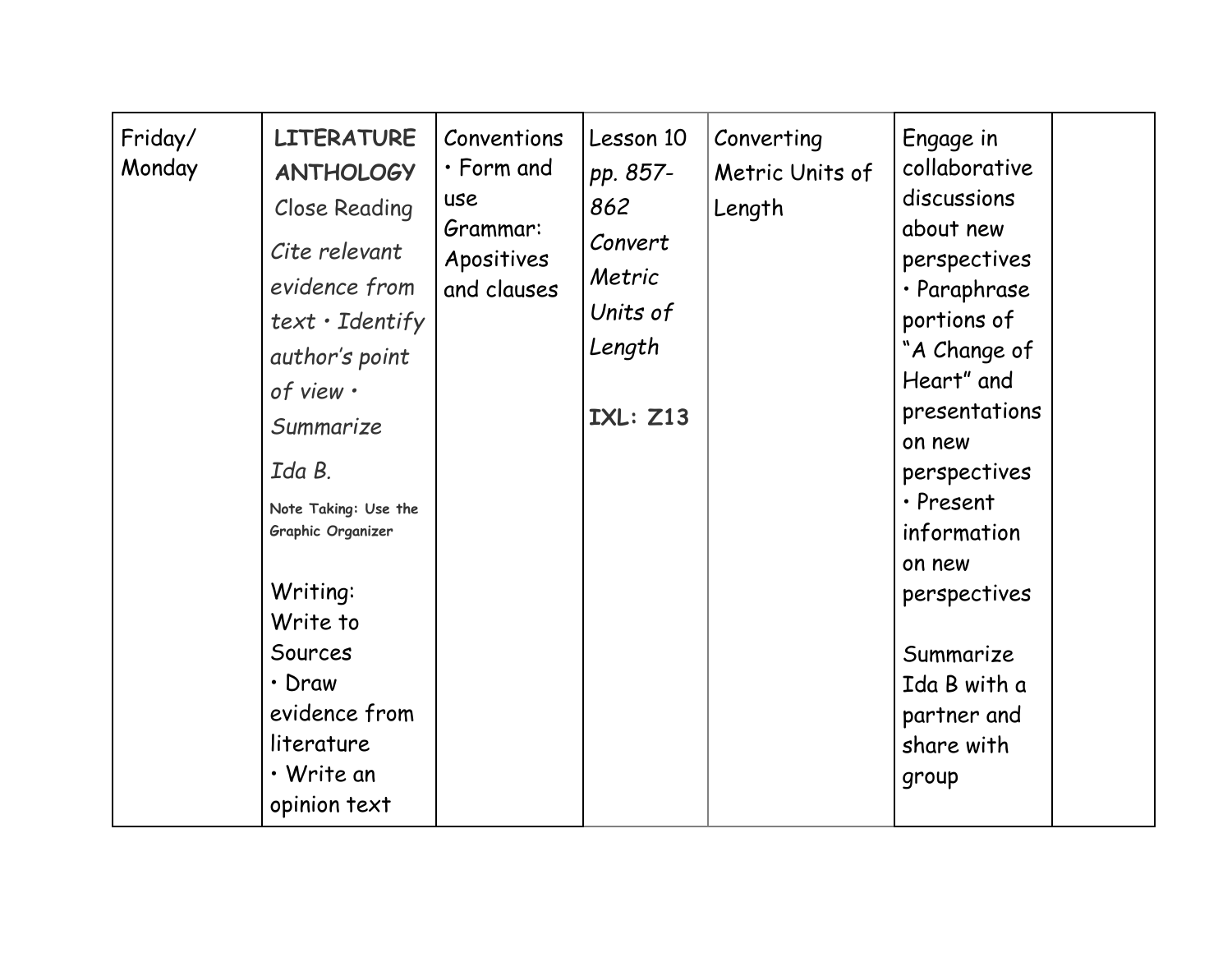|                       | · Conduct<br>short research<br>on new<br>perspectives<br>gained through<br>experience                                                                                                                                    |                                                |                                         |                                           |                                                                                                                    |  |
|-----------------------|--------------------------------------------------------------------------------------------------------------------------------------------------------------------------------------------------------------------------|------------------------------------------------|-----------------------------------------|-------------------------------------------|--------------------------------------------------------------------------------------------------------------------|--|
| Tuesday/<br>Wednesday | <b>LITERATURE</b><br><b>ANTHOLOGY</b><br>Close Reading<br>Ida B.<br>Writing to 2<br>Sources:<br><b>Analyze the Prompt</b><br>Explain that students<br>will use details from<br>two sources to write<br>an opinion essay. | Use<br>vocabulary<br>In context<br>With slides | Check My<br>Progress<br>pps:863-<br>864 | Check My<br>Progress from<br>lessons 6-10 | Note Taking:<br>Use the Graphic<br>Organizer<br>Venn Diagram<br>Clauses:<br>Mechanics and<br>Usage:<br>Appositives |  |
| Thursday<br>/Friday   | AR test: Ida B.<br>Leveled Reader                                                                                                                                                                                        | Selection<br>Test from<br>Connected            | Convert<br>Metric<br>Units of           |                                           | Skill:<br>Character,<br>Setting, Plot:                                                                             |  |